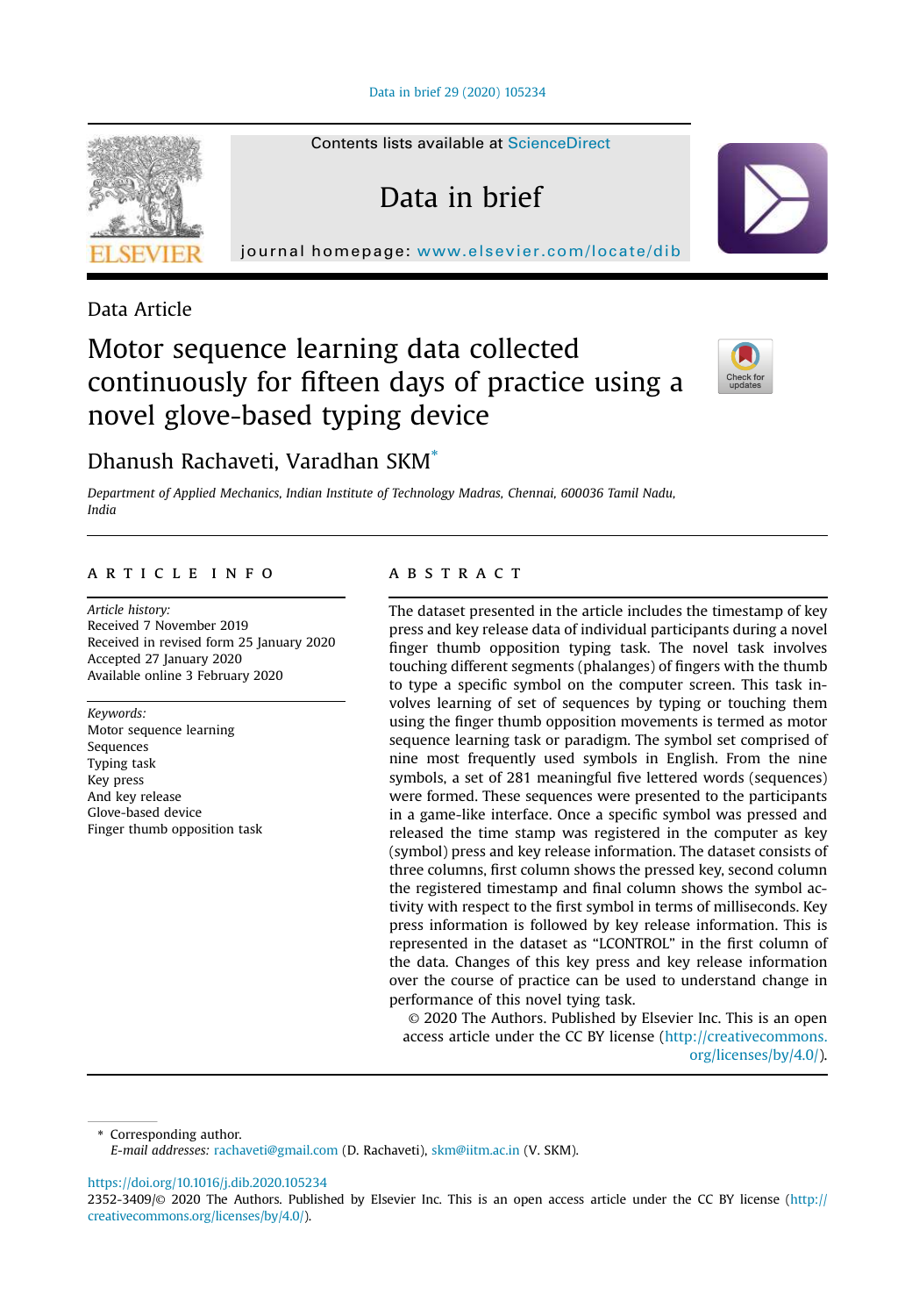Specification table:

| Subject                                                | Behavioural Neuroscience                                     |
|--------------------------------------------------------|--------------------------------------------------------------|
| Specific subject area                                  | Motor sequence learning                                      |
| Type of data                                           | Figures, tables and Key press and key release data           |
|                                                        | (timestamps).                                                |
| How data were acquired                                 | The data was acquired using a glove-based typing device      |
|                                                        | developed in our lab. Customized software was developed      |
|                                                        | using LabVIEW to collect the data from glove-based typing    |
|                                                        | device at 1000Hz                                             |
| Data format                                            | Raw data, txt format                                         |
| Parameters (experimental factors) for data collection  | The data was segregated as different practice sessions (15)  |
|                                                        | days) and different blocks of practice (12) within each      |
|                                                        | practice session. Hence practice session and blocks on a     |
|                                                        | given day can be considered as two experimental factors.     |
| Description of data collection (experimental features) | Each practice session consisted of 30 minutes of data        |
|                                                        | collection (2 min x 12 blocks; 30 seconds rest between       |
|                                                        | blocks) per day. There were fifteen such sessions on fifteen |
|                                                        | consecutive days (including weekends/holidays).              |
|                                                        | Participants performed the gloved based typing task in the   |
|                                                        | lab every day. This experiment was performed to explore      |
|                                                        | how learning evolves in a novel glove-based typing task      |
|                                                        | using nine symbols and 281 sequence set.                     |
| Data source location                                   | Chennai, TamilNadu, India                                    |
| Data accessibility                                     | https://doi.org/10.17632/jhwz4gzcsb.2                        |

#### Value of the data

- The data can be used to understand how learning of a novel task evolves or changes with substantial practice over a period of time.
- The data is valuable as the participants physically came to the lab and performed the task continuously for fifteen days unlike the similar learning experiments that involve home training sessions.
- The dataset presented in this article will help people who work extensively in the field of cognition for understanding the cognitive aspects of learning, such as memory consolidation, representations, and sleep patterns  $[1-4]$ .
- The present data set includes nine symbols and 281 sequences. Hence such large dataset can be used to understand context-specific learning similar to the domains of American sign language, handwriting, piano playing, conventional typing  $[5-8]$ .
- New experiments in the field can be designed by changing the number of symbols and sequences to address a specific phenomenon of interest.
- The performance measures determined from the current data set will enable future experimenters to find when the performance saturates or in other words when to stop such learning experiments.

# 1. Data

The dataset presented in the article was collected using a glove based typing device as shown in Fig. 1. The right handed participants were recruited to use the glove based typing device to type the words shown in a game like interface as seen in Fig. 2. The words shown to the participants are tabulated in Table 2. The data collected is organized into folders and subfolders for easy accessibility and reusability by fellow researchers in the field. The folder hierarchy is as follows, root folder signifies the participant ID followed by subfolders indicating different practice sessions (Day 1 to Day 15). The practice session subfolder consists of twelve text files for each of the twelve blocks performed in a given practice session. These text files consist of three columns as shown in Table 1. First and second columns indicates the key activity and its corresponding time stamp of the activity. While, the third column indicates the key press and release timestamp information of all the letters typed in a given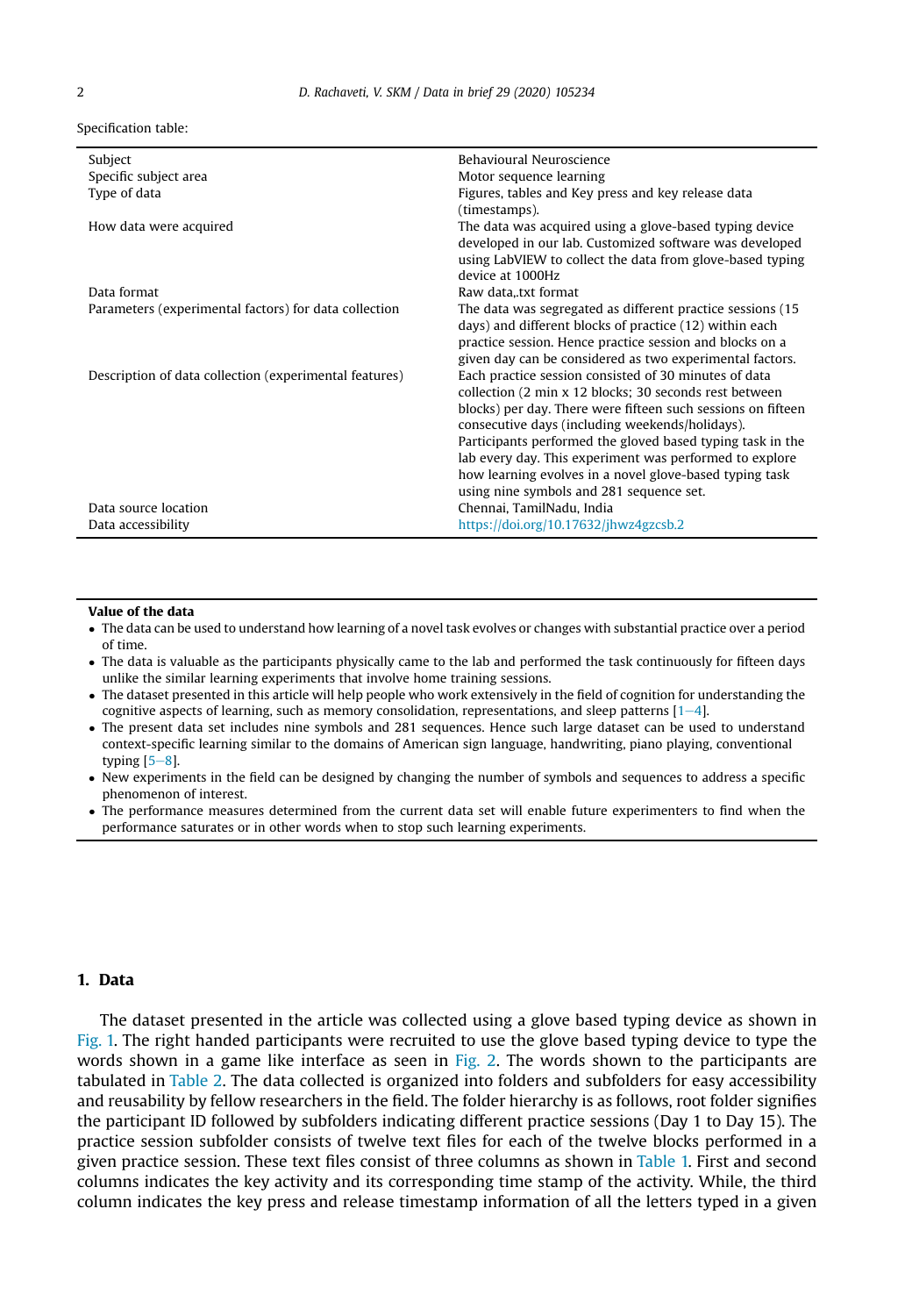block with respect to the first key press. Hence, for the first key press, the third column value in any block would be the zeroth instance indicated as zero in these files. The information of all the participants recruited for the experiment can be seen in Table 3.

#### 2. Experimental design, materials, and methods

#### *2.1. Statement of ethics and recruitment of participants*

Eight healthy, right-hand dominant participants (6 males & 2 females, mean  $\pm$  sd: Age: 26.8  $\pm$  2.6 yrs., Height:  $163.5 \pm 6.0$  cm, Weight:  $66.8 \pm 10.5$  kg) volunteered for the experiment. Participants had no history of any neuro-motor disorder or trauma to the hand or fingers and were naïve to the purpose of the experiment. Handedness was determined using Edinburgh handedness inventory, and all participants who had a handedness score above 90% (score of 90 and above indicates that participants were right hand dominant) were recruited [9]. Participants were tested with a self-assessment human circadian rhythm inventory to determine whether they were morning type or evening type people according to their circadian rhythm [10]. This inventory was shared with the recruited participants before the commencement of the practice schedule. We scheduled the experiments appropriately in mornings or evenings based on this inventory. All volunteers for the experiment were right-handed. The participants provided written informed consent before participating in the experiment. All experimental procedures were approved by institutional ethics committee of the Indian Institute of Technology Madras (Approval number: IEC/2016/02/VSK-12/22).



Fig. 1. Block diagram showing the functioning of the glove based typing device. Participants wore gloves (showed with dotted lines) such that the tactile switches on the glove faced towards the participants. The hand is represented with bold lines. Key patches (showed as square around the alphabets) were sewed on the dorsal side of each finger segment on the gloves. Conductive threads, sewed on the glove were used to connect the key patches to a button connector, which was used to interface with the microcontroller. When an symbol patch was touched with thumb, a custom-written code in the microcontroller converted the touch into text. This was shown on the computer monitor.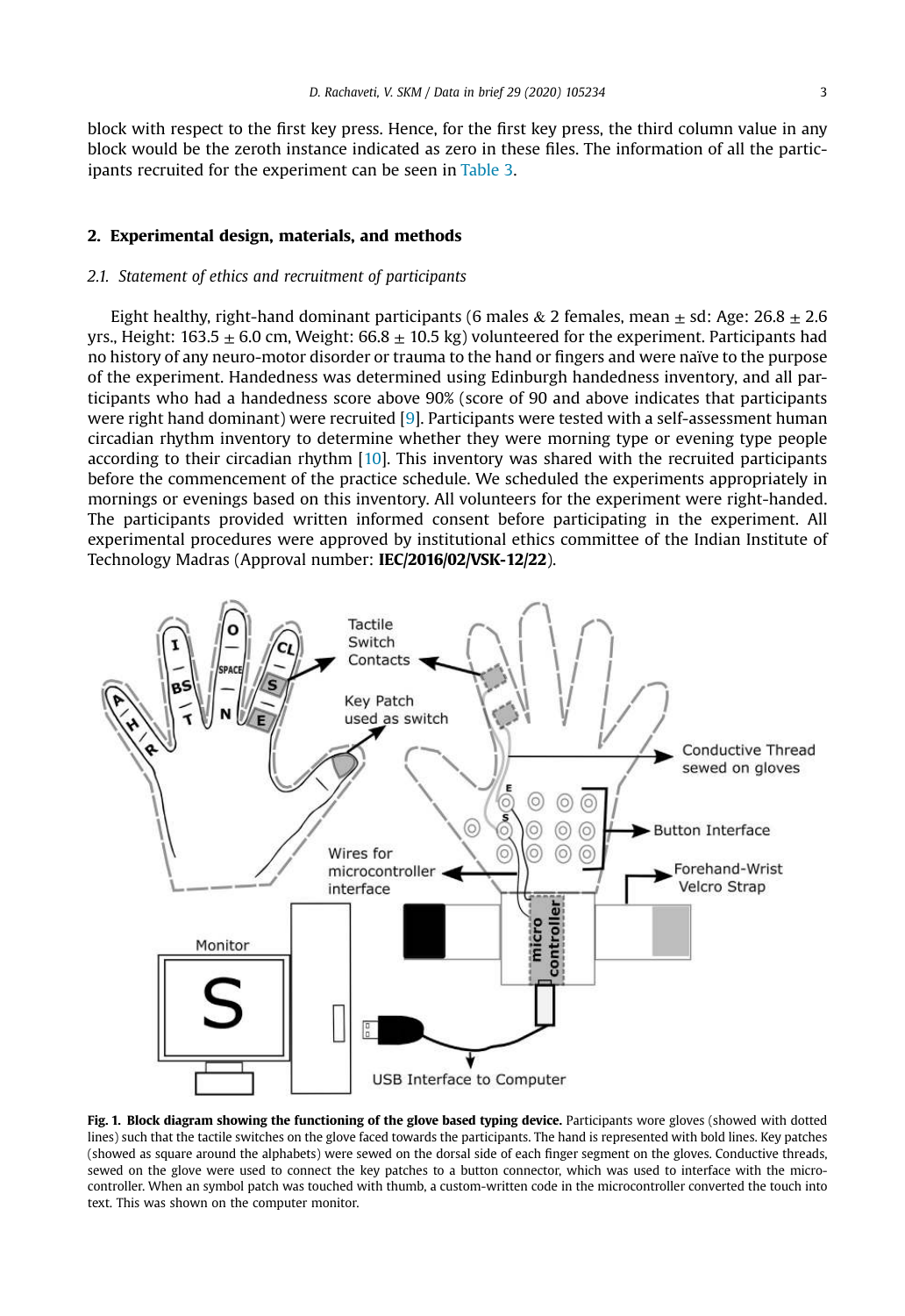

Fig. 2. Practice interface used in the experiment, a. The sequence of finger opposition movements performed by participants to type the word "SAINT". Practice interface (Game) used in the experiment shows movement words from right to left as participants typed the words. The word "SAINT" shown on the game was typed correctly and hence the word was highlighted in green color. The objective of the game was to type the words as fast and accurately as possible so that the Glider moves from left to right towards the destination. The object will lose altitude and crash with low speed and accuracy (high errors). SP, CL, BS denotes "SPACE", "Caps Lock", "Back Space". Participants begin the experiment with hand in the rest position. b. Each symbol when typed two information were logged one is Key Press (KP) and another is Key Release (KR). Using this two information, Dwell time (DT) and movement time (MT) were calculated for each symbol. Completion time (CT) is calculated for a word.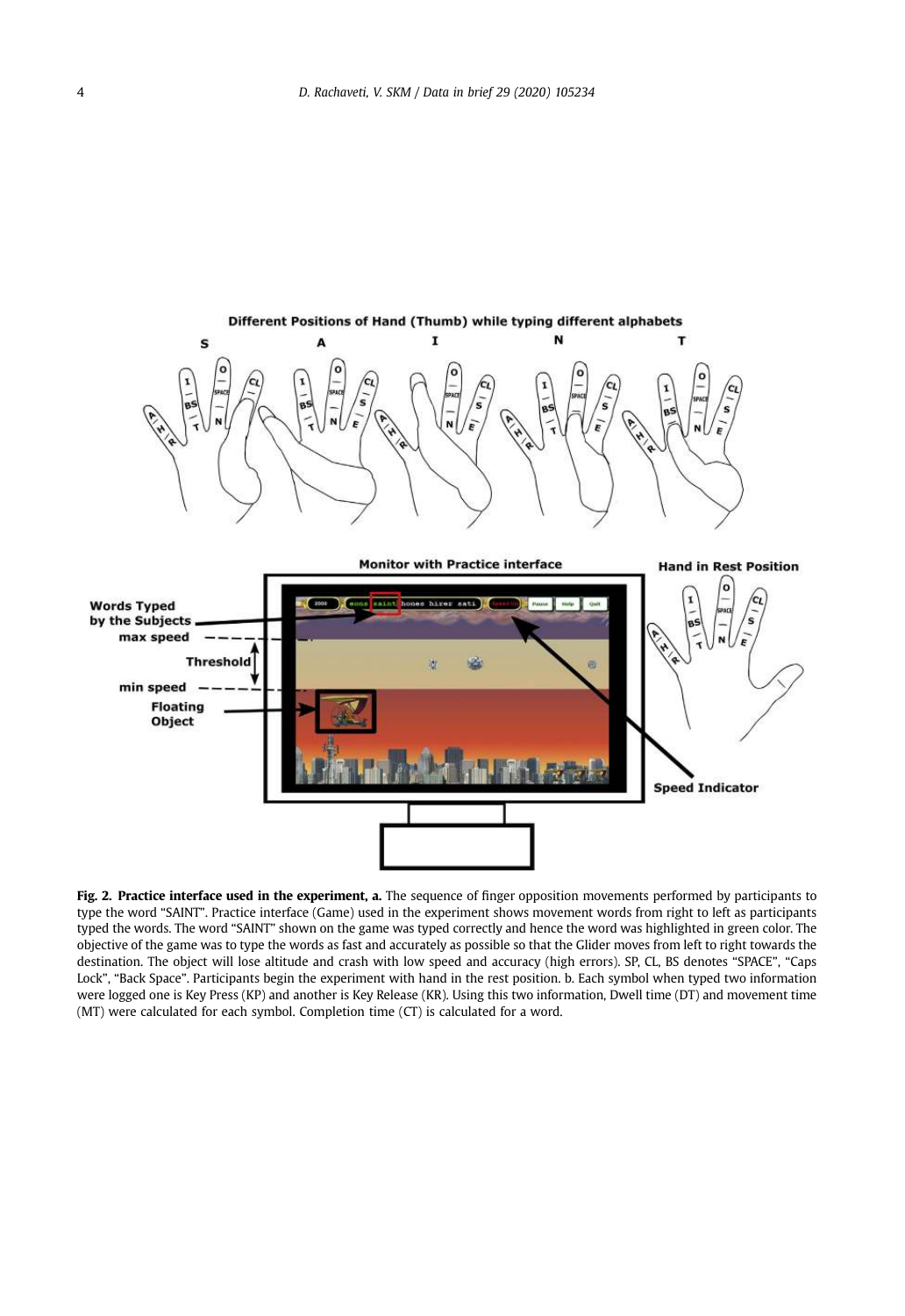#### Table 1

Data representation in data file: The column shows the keypress and release activity of a specific letter (in this case "S" and "T"). Column 2 represents the time stamp of the key press and release activities. The third column indicates key press and release activities in terms of seconds.

| Column 1                      | Column <sub>2</sub> | Column 3                                                   |
|-------------------------------|---------------------|------------------------------------------------------------|
| Letters typed                 | Timestamp           | Time in seconds with respect to<br>the first letter typed. |
| S (Key press)                 | DD-MMYYYYhhmmss.vv  | x,xx (seconds)                                             |
| LCONTROL (Key release of "S") | DD-MMYYYYhhmmss.vv  | x,xx (seconds)                                             |
| T (Key press)                 | DD-MMYYYYhhmmss.vv  | x,xx (seconds)                                             |
| LCONTROL (Key release of "T") | DD-MMYYYYhhmmss.vv  | x,xx (seconds)                                             |

#### *2.2. Experimental setup*

Our experimental system was a glove-based typing device. This system consisted of a glove with conductive key patches placed approximately at the center of each segment in index, middle, ring, and little fingers (3 segments  $*$  4 fingers = 12 keys) and one at the distal thumb (tip). Among these 13 keys, the one on the thumb was used as a switch, while the 12 on the other fingers were assigned with nine specific symbols, space, backspace, and caps lock. These keys were connected to a microcontroller (Teensy 2.0++) using conductive thread, metallic buttons, and cables. Fig. 1 illustrates the experimental setup and the keymap used. In order to type a particular letter, participants had to touch the corresponding key patch on a finger with the thumb, which then closed a specific electrical circuit. A customized program in the microcontroller detected this event, and the program then sent the ASCII

#### Table 2

List of words shown to participants in every block: Words of five letter length shown to the participants from blocks one to twelve (B1 to B12). Words could repeat within a block but not between blocks, and words on a given block remained same across all days. All blocks had approximately 23 number of words except the last block of practice, which had five sequences extra than other eleven blocks (28 sequences).

| B1    | <b>B2</b> | B <sub>3</sub> | <b>B5</b><br>B4 |       | <b>B6</b> | <b>B7</b> | B <sub>8</sub> | B <sub>9</sub> | <b>B10</b> | <b>B11</b> | <b>B12</b> |
|-------|-----------|----------------|-----------------|-------|-----------|-----------|----------------|----------------|------------|------------|------------|
| aeons | sitin     | atone          | tonne           | short | tires     | senna     | toner          | shins          | rinse      | norse      | heron      |
| ashen | trots     | noons          | sorts           | sties | rants     | noses     | shore          | tress          | tiara      | hints      | arson      |
| easer | rises     | shone          | shoer           | eater | risen     | snits     | shies          | raise          | roars      | shoes      | saith      |
| hirer | stern     | honor          | sarin           | saris | henna     | snore     | tarsi          | inert          | toast      | tenth      | areas      |
| hones | arose     | tatar          | state           | antra | sites     | stare     | tithe          | siren          | ashes      | rites      | arise      |
| rarer | rears     | tones          | stash           | anise | hares     | iotas     | horse          | thens          | trees      | teeth      | tooth      |
| reins | snort     | arias          | rents           | trash | satan     | tarts     | nears          | reset          | roost      | shier      | honer      |
| roans | seers     | oases          | titan           | sates | stent     | sheet     | enter          | sires          | there      | their      | atria      |
| saint | nines     | nests          | irate           | trent | oasis     | asset     | heirs          | sheen          | oaths      | tenet      | eosin      |
| satin | nares     | hater          | ratio           | tarot | tents     | heart     | thats          | north          | taste      | totes      | rains      |
| setae | store     | start          | ethos           | sines | neons     | stats     | asses          | tense          | hoser      | inset      | torte      |
| sitar | trite     | theta          | tines           | those | tetra     | taros     | nitro          | shire          | hairs      | eaten      | onset      |
| snots | heros     | steno          | toter           | seine | soots     | share     | terse          | tints          | stain      | sense      | eases      |
| sonar | hosts     | rests          | notes           | earns | ester     | naira     | hoses          | sorer          | trier      | thine      | shear      |
| stars | thorn     | ninth          | rosin           | hoist | ether     | shahs     | airer          | trios          | sores      | onion      | tenor      |
| stein | seres     | otter          | rhino           | other | rares     | saner     | orate          | reran          | three      | tares      | roist      |
| taint | senor     | sheer          | stair           | torso | stone     | train     | arena          | resit          | tears      | hires      | renin      |
| teats | sears     | eerie          | heath           | teens | inter     | heist     | tinea          | inner          | astir      | sneer      | shoot      |
| tenon | irons     | erase          | hears           | aster | roses     | riots     | hoots          | snare          | heres      | harsh      | thins      |
| terns | retie     | hosta          | shine           | shish | soars     | rater     | shots          | roots          | haste      | snoot      | asher      |
| tests | heats     | these          | noise           | trait | horns     | resin     | tiers          | tatoo          | aerie      | shorn      | hates      |
| throe | anion     | retro          | shirt           | stirs | aorta     | tarns     | torts          | stint          | tries      | ortho      | sanes      |
| tsars | rates     | serer          | roast           | toots | resat     | steer     | riser          | seats          | inane      | treat      | torah      |
|       |           |                |                 |       |           |           |                |                |            |            | error      |
|       |           |                |                 |       |           |           |                |                |            |            | rotor      |
|       |           |                |                 |       |           |           |                |                |            |            | earth      |
|       |           |                |                 |       |           |           |                |                |            |            | tease      |
|       |           |                |                 |       |           |           |                |                |            |            | noose      |
|       |           |                |                 |       |           |           |                |                |            |            |            |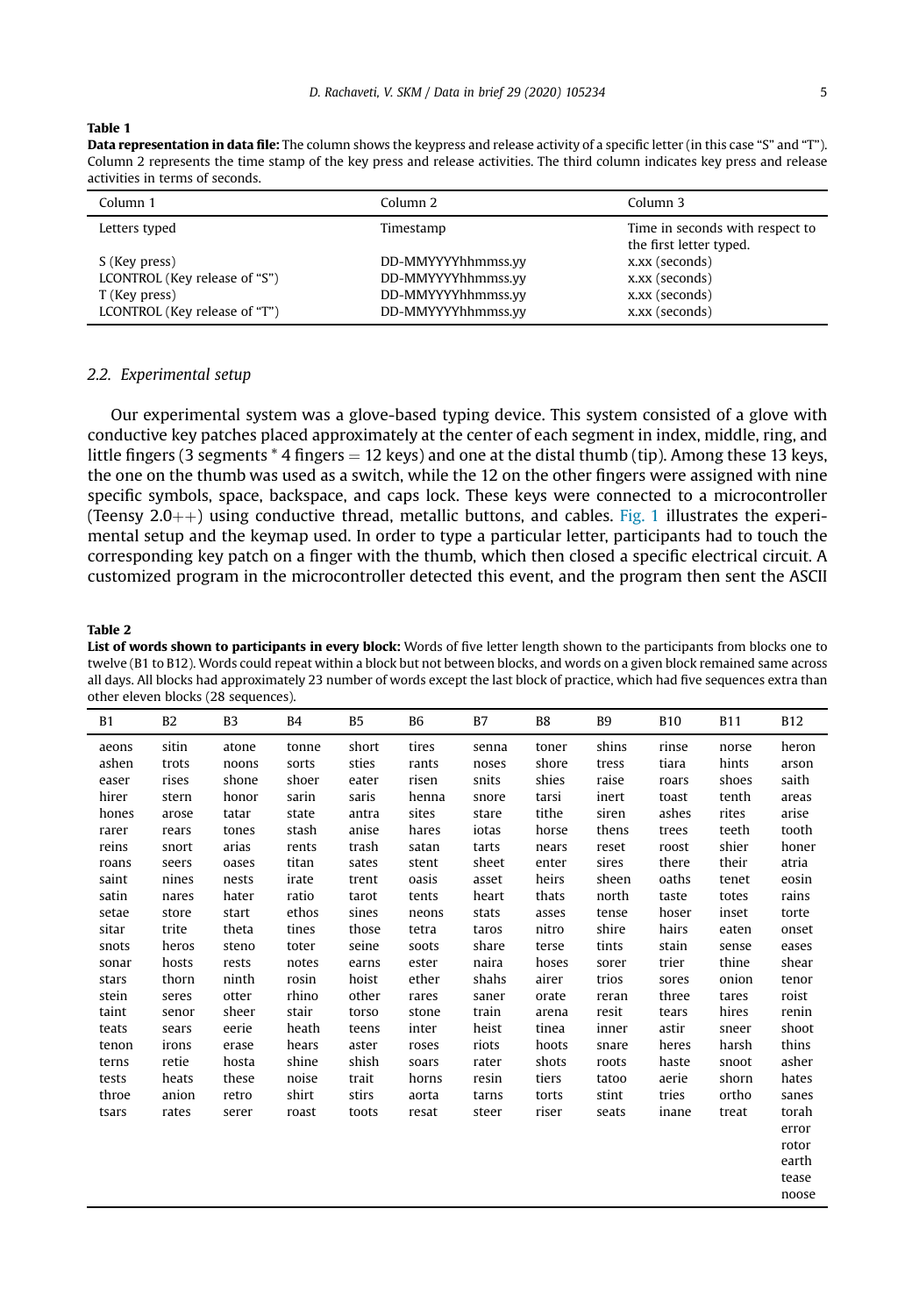|--|--|

| <b>Participant information:</b> The participants recruited for the experiment were six males and two females. Only right-handed |
|---------------------------------------------------------------------------------------------------------------------------------|
| (RH) participants were recruited with no prior history of finger or hand fracture. The experiment was conducted for partici-    |
| pants based on their circadian rhythm, the inventory showed that they were "Morning"/"Evening" people, then the experiment      |
| was conducted during forenoon session. Participants were instructed to come maintain same timing for next practice session till |
| the last session. They were also instructed to have 8 hrs sleep during the experiment days.                                     |

|   | S.No Participant id G |   | Age | Weight (Kg) | Height (cm) | Handed<br>condition fracture | Hand/finger | Continuous<br>practice sessions |       | Sleep hrs Circadian<br>rhythm |
|---|-----------------------|---|-----|-------------|-------------|------------------------------|-------------|---------------------------------|-------|-------------------------------|
|   | S1                    | м | 29  | 65          | 179         | RH                           | No          | 15 days                         | 8 hrs | Morning                       |
|   | S <sub>2</sub>        | м | 24  | 68          | 171         | RH                           | No          | 15 davs                         | 8 hrs | Evening                       |
| 3 | S <sub>3</sub>        | м | 28  | 83          | 174         | RH                           | No          | 15 davs                         | 8 hrs | Evening                       |
| 4 | S <sub>4</sub>        | м | 29  | 74          | 173         | <b>RH</b>                    | No          | 15 days                         | 8 hrs | Morning                       |
| 5 | S <sub>5</sub>        | м | 25  | 70          | 169         | RH                           | No          | 15 days                         | 8 hrs | Evening                       |
| 6 | S6                    | м | 29  | 83          | 167         | RH                           | No          | 15 davs                         | 8 hrs | Evening                       |
|   | S7                    | F | 27  | 54          | 153         | RH                           | No          | 15 days                         | 8 hrs | Morning                       |
| 8 | S8                    | F | 26  | 66          | 155         | <b>RH</b>                    | No          | 15 days                         | 8 hrs | Morning                       |

code of that specific key to the computer through a USB port. For example, when the participant touched middle phalanx of the index finger, symbol 'S' was typed on the computer screen as shown in Fig. 1. These gloves were custom-made to suit the hand dimensions for each participant. The text from the glove was processed by a customized LabVIEW based program at 1000 Hz.

#### *2.3. Motor sequence learning task*

Participants wore the glove and were instructed to make opposition movement with the thumb as seen in Fig. 1, to the finger phalanx to type-specific symbols. For example, when the participant touched middle phalanx of the index finger, symbol 'S' was typed on the computer screen as shown in Fig. 1. Hence, the task involved learning of set of training sequences by typing them using their finger thumb opposition movements. This task is known as motor sequence learning task or paradigm.

#### *2.4. Training sequences*

Sequences used in the experiment were 5-letter words picked from a custom dictionary (Please see Table 2 for sequences used in the experiment). This dictionary comprised 281 sequences, each made using five of the nine most frequently used symbols (e, s, o, n, i, t, a, r, h). These symbols were mapped to keys on the glove to form a keymap, as shown in Fig. 1 (placed on the gloves). For all participants, the same keymap was used on all days and blocks. First eleven blocks comprised of 23 sequences, while the twelfth block had five more sequences than other blocks of the practice session. Hence, the total number of sequences were  $23 \times 11 = 253 + 28$  (12th block) = 281 sequences. These 281 words ("sequences") were the only words that had a meaning in the English language. These 281 sequences were equally distributed as 23 sequences across 11 blocks and 28 sequences for the 12th block.

#### *2.5. Game interface*

The sequences typed by participants were displayed in a game interface (Diamond glider game in Typing Instructor® Platinum 21, Individual software, CA, USA), as shown in Fig. 2. The objective of the game was to type sequences quickly and accurately to move a glider from the starting point to destination without crashing. The glider moved towards the destination as the participants typed. Sequences to be typed appeared on the right and moved left on the screen as the participant typed them. If a correct letter was typed, that letter was highlighted in green, and the cursor moved to next letter. If a wrong letter was typed, that letter was highlighted in red, and the cursor stayed on the same letter until the correct letter was typed. An audible beep tone was played when an error occurred. In addition to the sequences, participants had to type SPACE key in between sequences.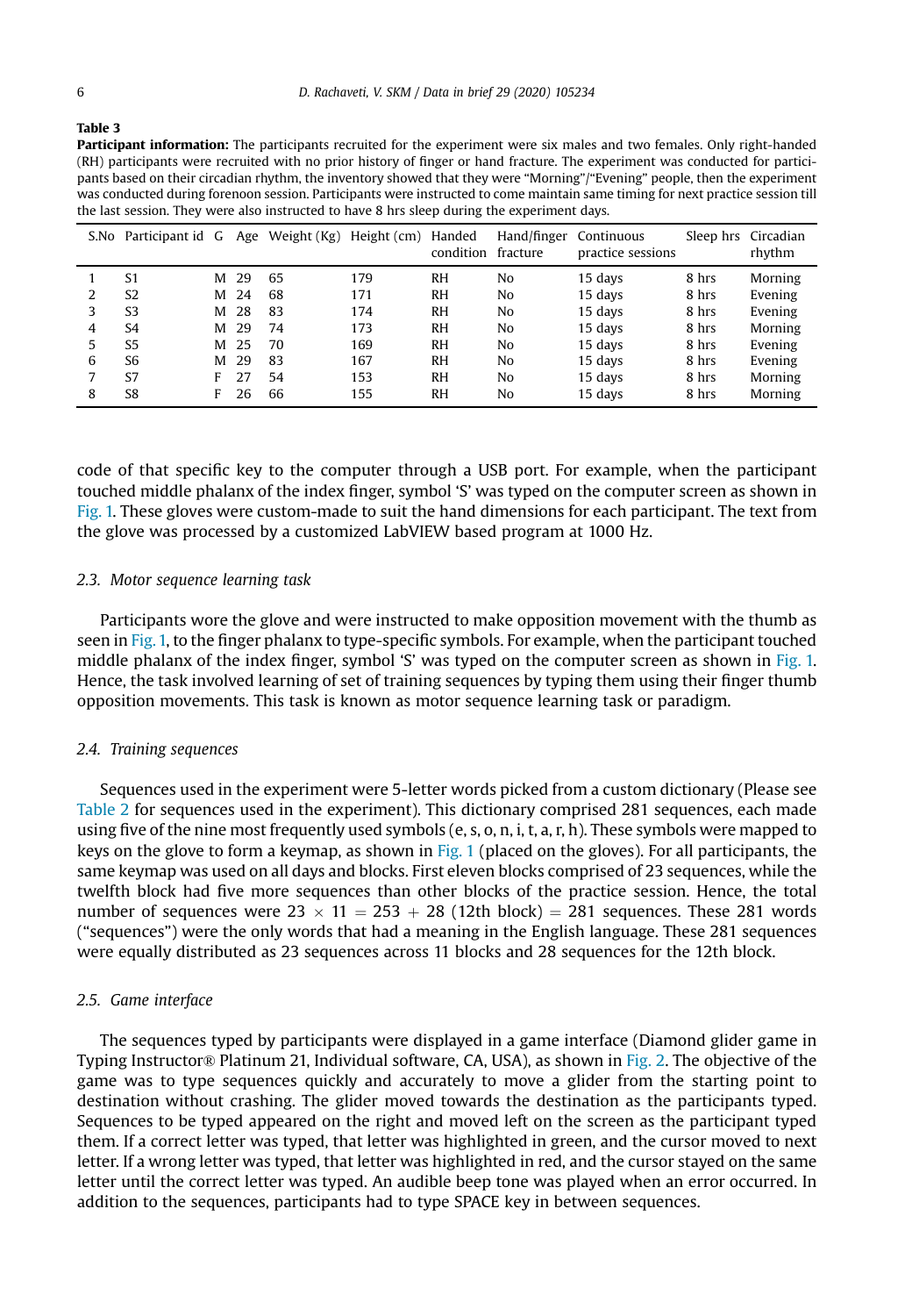The game interface had an option to prescribe minimum typing speed for a block. This option was used by the experimenter to set minimum typing speed before each block. Also, the game algorithm also set a maximum speed, which was five words per minute (WPM) above this experimenter-chosen minimum speed. The participants were instructed to type as many sequences as possible correctly so that the glider stayed above the minimum speed If the errors made were greater than letters typed per minute or if speed was slow (as decided by the game algorithm), the glider crashed and the game was over. Likewise, if they typed greater than maximum speed, the glider could hit the ceiling and crash (although this never happened in our experiments). When the participant typed below minimum speed the speed indicator displayed "speed up" and when the participant was about to hit the ceiling (close to the maximum speed) the indicator displayed "speed down" as shown in Fig. 2.

For all participants, the minimum speed was set to 5 WPM (words per minute) in the first block on Day 1 of practice. If the experimenter observed that the participant performed well at the prescribed minimum speed and was typing close to the maximum speed, the minimum speed was incremented by 5 WPM for the next block.

#### *2.6. Software (LabVIEW) control*

A customized code in LabVIEW was used to register the key pressed and released while playing the game using glove-based typing device. The LabVIEW starts to monitor the key press and key release activity before the start of the game. Once the participants start to type, the game begins, but the LabVIEW monitors the key press and release activities of the participants even before the beginning of the game. Hence the third column in the data always have a few seconds data more than the duration of each block (120 seconds). The keypress and key release information for a period of 120 seconds from the first key press in a given block were considered for calculation of performance measures such as completion time, dwell time, movement time and errors.

#### *2.7. Experimental protocol*

Participants practiced the experimental task for 15 consecutive days, and data were collected on all days of practice. Each day/session was divided into 12 blocks of 2 mins, each with 30 seconds interval between each block. Sequences could repeat within a block but not between blocks, and sequences on a given block remained same across all days (i.e. Block "m" was composed of same set of sequences on all days but the order of sequence presentation may change between days; block n always had a set of sequences different from block m, when  $m \neq n$ ). All blocks had approximately 23 number of sequences (Table 1).

#### *2.8. Data analysis*

The present dataset can be further analyzed by computing the performance measures such as accuracy and speed attributes of the typing task. The sequences presented to the participants on each block are shown in Table 2. From these presented sequences and typed sequences errors can be determined as accuracy attributes. Based on the time of pressing and releasing a key speed attributes can be computed.

#### Accuracy attributes:

#### Errors (ER):

Errors can be calculated as the total number of letters typed wrongly in a given block and averaged across all blocks for a specific day of practice.

## Speed attributes:

Timing parameters like key press and release were collected during all days of practice and can be analyzed further using metrics defined below.

# Key Press time (KP):

Key Press time is defined as that time when the thumb makes contact with the tactile key patches on the finger phalanges.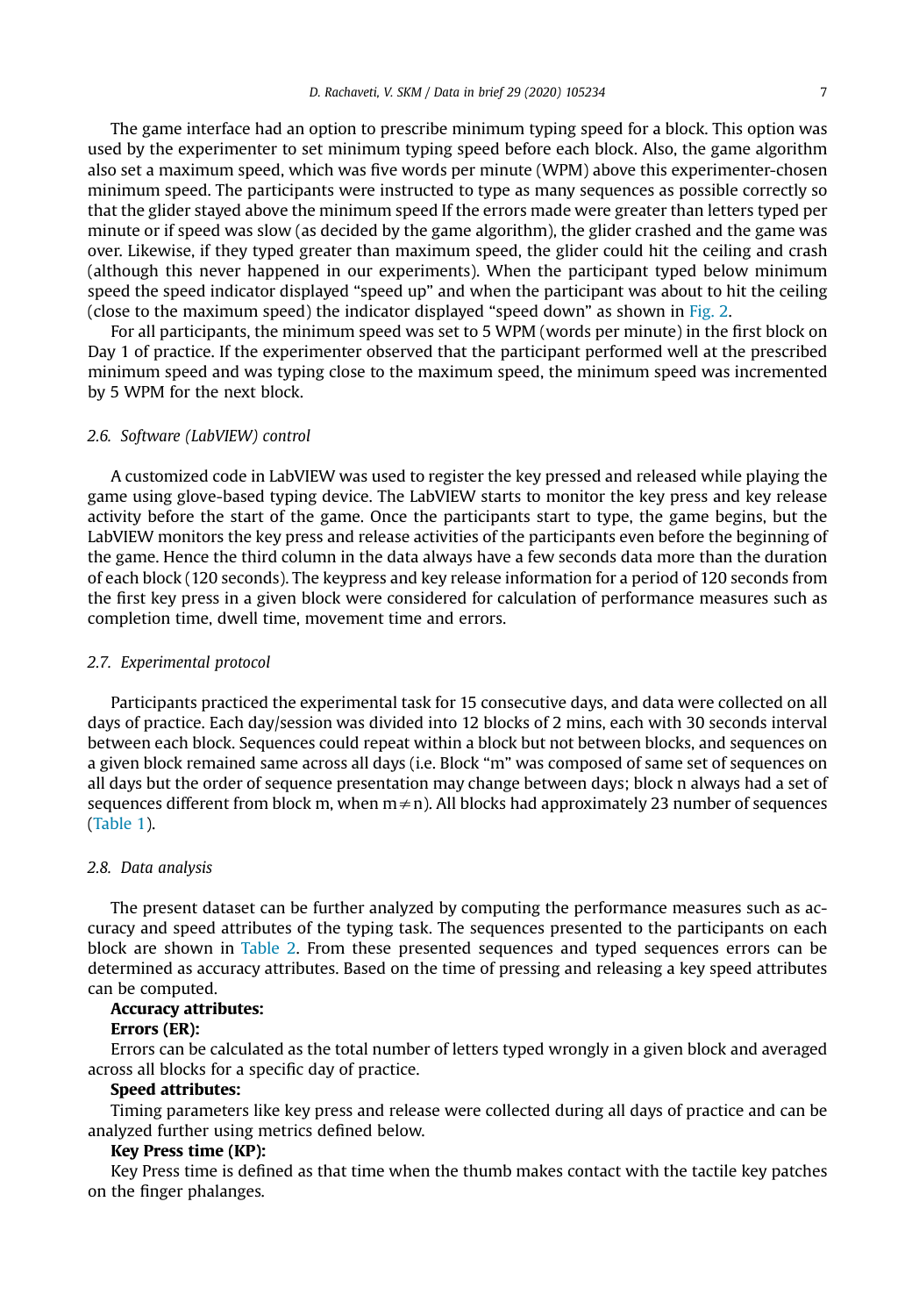#### Key Release time (KR):

Key Release time is defined as that time when the thumb is removed from the contact with the tactile key patches on the finger phalanges.

From the KP, KR information, the following parameters can be computed. KP and KR can be seen as time stamp information in the second column in the dataset. The third column in the dataset is the KP and KR information of the other letters typed relative to the first letter typed. Below performance measures can be determined using the KP and KR information from the third column of the data set.

#### Completion Time (CT):

Completion time is defined as the time taken to complete a sequence, which can be computed as the difference between key press times of last letter (fifth letter) and first letter as shown in Fig. 2b.

#### Dwell Time (DT):

Dwell time is defined as the time spent on each key (letter) in a sequence, which can be computed as the difference between key release time and key press time for a specific symbol (letter) as shown in Fig. 2b.

#### Movement Time (MT):

Movement time is defined as the time taken to reach/press a particular symbol (letter) after the release of the previously typed symbol (letter), which can be computed as the difference between key press time of the specific symbol (letter) and the key release time of the previously typed symbol as shown in Fig. 2b.

#### *2.9. Data identi*fi*cation*

The data file was organized within the root folder named with the participant ID followed by subfolder named with every practice session number (Day 1 to Day 15). Each practice session consists of twelve data files for each block practiced in a given practice session. The data file data\_block\_(block number).txt consists of three columns-column- 1, column- 2, column- 3. Table 1 illustrates three columns in the data file. In column- 1 letter "S" indicates that the specific letter was pressed and "LCONTROL" immediately in the next row indicates the release activity of the letter "S". The corresponding time stamp and duration of key press and release information in terms of seconds was stored in column- 2 and column- 3. The timestamp convention is as follows date-month-year-hours-minutesseconds-milliseconds. Table 3 shows the information on the participants recruited for the experiment.

# Acknowledgments

This work was financially supported by the Department of Science  $\&$  Technology, Government of India, vide Reference Nos SR/CSRI/97/2014, DST/CSRI/2017/87 under Cognitive Science Research Initiative (CSRI) to carry out this work (awarded to Varadhan SKM).

# Conflict of Interest

The authors declare that they have no known competing financial interests or personal relationships that could have appeared to influence the work reported in this paper.

#### Appendix A. Supplementary data

Supplementary data to this article can be found online at https://doi.org/10.1016/j.dib.2020.105234.

# References

- [1] A. Karni, The acquisition of perceptual and motor skills: a memory system in the adult human cortex, Cognit. Brain Res. 5  $(1996)$  39 $-48$ .
- [2] A. Kami, G. Meyer, P. Jezzard, M.M. Adams, R. Turner, L.G. Ungerleider, Functional MRI evidence for adult motor cortex plasticity during motor skill learning, Nature 377 (1995) 155-158, https://doi.org/10.1038/377155a0.
- [3] S. Rozanov, O. Keren, A. Karni, The specificity of memory for a highly trained finger movement sequence: change the ending, change all, Brain Res. 1331 (2010) 80-87, https://doi.org/10.1016/j.brainres.2010.03.019.